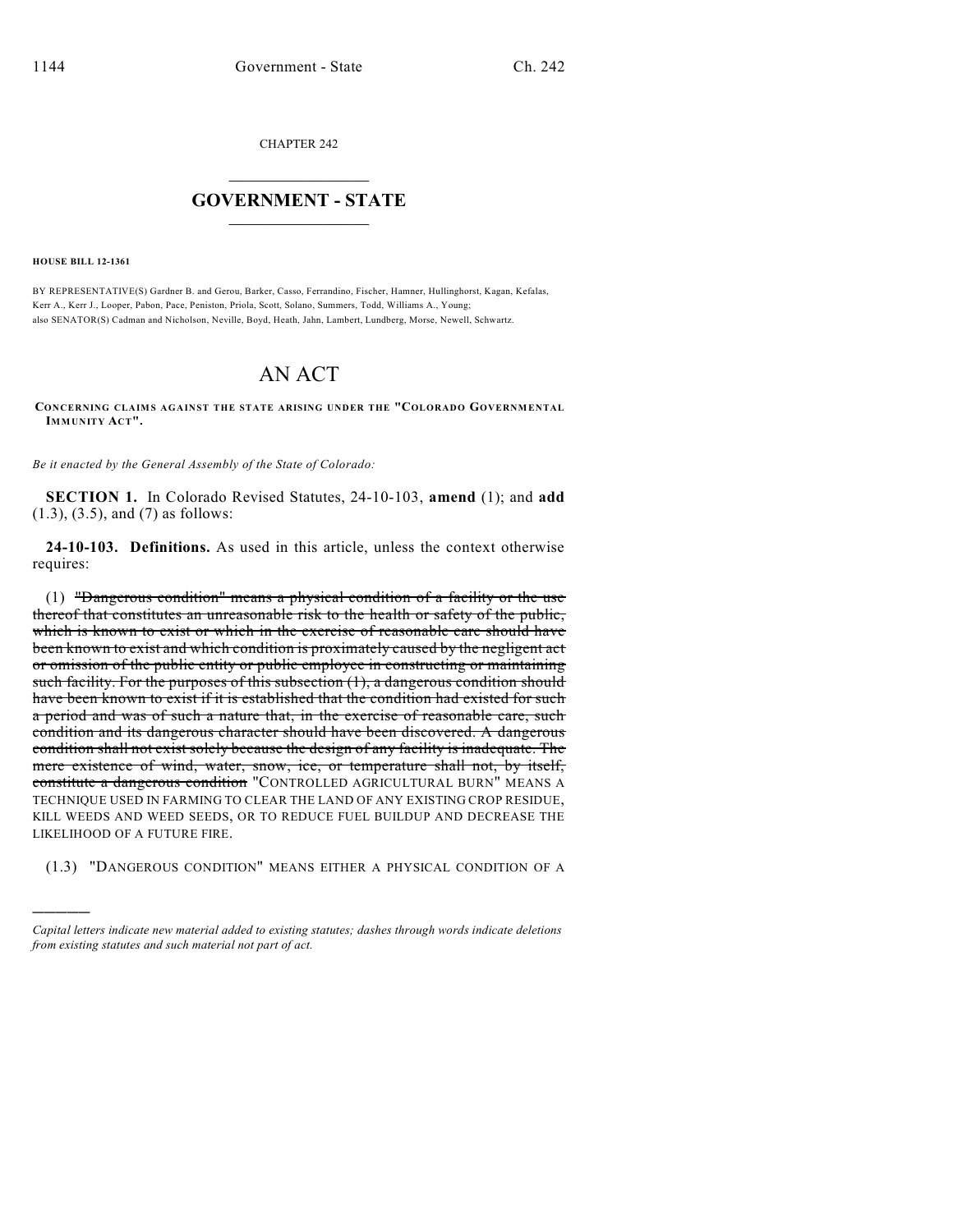## Ch. 242 Government - State 1145

FACILITY OR THE USE THEREOF THAT CONSTITUTES AN UNREASONABLE RISK TO THE HEALTH OR SAFETY OF THE PUBLIC, WHICH IS KNOWN TO EXIST OR WHICH IN THE EXERCISE OF REASONABLE CARE SHOULD HAVE BEEN KNOWN TO EXIST AND WHICH CONDITION IS PROXIMATELY CAUSED BY THE NEGLIGENT ACT OR OMISSION OF THE PUBLIC ENTITY OR PUBLIC EMPLOYEE IN CONSTRUCTING OR MAINTAINING SUCH FACILITY. FOR THE PURPOSES OF THIS SUBSECTION (1.3), A DANGEROUS CONDITION SHOULD HAVE BEEN KNOWN TO EXIST IF IT IS ESTABLISHED THAT THE CONDITION HAD EXISTED FOR SUCH A PERIOD AND WAS OF SUCH A NATURE THAT, IN THE EXERCISE OF REASONABLE CARE, SUCH CONDITION AND ITS DANGEROUSCHARACTER SHOULD HAVE BEEN DISCOVERED. A DANGEROUS CONDITION SHALL NOT EXIST SOLELY BECAUSE THE DESIGN OF ANY FACILITY IS INADEQUATE. THE MERE EXISTENCE OF WIND, WATER, SNOW, ICE, OR TEMPERATURE SHALL NOT, BY ITSELF, CONSTITUTE A DANGEROUS CONDITION.

(3.5) "PRESCRIBED FIRE" MEANS THE APPLICATION OF FIRE IN ACCORDANCE WITH A WRITTEN PRESCRIPTION FOR VEGETATIVE FUELS AND EXCLUDES A CONTROLLED AGRICULTURAL BURN.

(7) "STATE" MEANS THE GOVERNMENT OF THE STATE; EVERY EXECUTIVE DEPARTMENT, BOARD, COMMISSION, COMMITTEE, BUREAU, AND OFFICE; AND EVERY STATE INSTITUTION OF HIGHER EDUCATION, WHETHER ESTABLISHED BY THE STATE CONSTITUTION OR BY LAW, AND EVERY GOVERNING BOARD THEREOF. "STATE" DOES NOT INCLUDE THE JUDICIAL DEPARTMENT, A COUNTY, MUNICIPALITY, CITY AND COUNTY, SCHOOL DISTRICT, SPECIAL DISTRICT, OR ANY OTHER KIND OF DISTRICT, INSTRUMENTALITY, POLITICAL SUBDIVISION, OR PUBLIC CORPORATION ORGANIZED PURSUANT TO LAW.

**SECTION 2.** In Colorado Revised Statutes, **add** 24-10-106.1 as follows:

**24-10-106.1. Immunity and partial waiver - claims against the state - injuries from prescribed fire - on or after January 1, 2012.** (1) NOTWITHSTANDING ANY OTHER PROVISION OF THIS ARTICLE, THE STATE SHALL BE IMMUNE FROM LIABILITY IN ALL CLAIMS FOR INJURY THAT LIE IN TORT OR COULD LIE IN TORT REGARDLESS OF WHETHER THAT MAY BE THE TYPE OF ACTION OR THE FORM OF RELIEF CHOSEN BY THE CLAIMANT EXCEPT AS PROVIDED OTHERWISE IN THIS SECTION OR SECTION 24-10-106. IN ADDITION TO ANY OTHER CLAIMS FOR WHICH THE STATE WAIVES IMMUNITY UNDER THIS ARTICLE, SOVEREIGN IMMUNITY IS WAIVED BY THE STATE IN AN ACTION FOR INJURIES RESULTING FROM A PRESCRIBED FIRE STARTED OR MAINTAINED BY THE STATE OR ANY OF ITS EMPLOYEES ON OR AFTER JANUARY 1, 2012.

(2) NOTHING IN THIS SECTION SHALL BE CONSTRUED TO CONSTITUTE A WAIVER OF SOVEREIGN IMMUNITY IF THE INJURY ARISES FROM ANY ACT, OR FAILURE TO ACT, OF A STATE EMPLOYEE IF THE ACT IS THE TYPE OF ACT FOR WHICH THE STATE EMPLOYEE WOULD BE OR HERETOFORE HAS BEEN PERSONALLY IMMUNE FROM LIABILITY.

(3) IN ADDITION TO THE IMMUNITY PROVIDED UNDER SUBSECTION (1) OF THIS SECTION, THE STATE SHALL ALSO HAVE THE SAME IMMUNITY AS A STATE EMPLOYEE FOR ANY ACT OR FAILURE TO ACT FOR WHICH A STATE EMPLOYEE WOULD BE OR HERETOFORE HAS BEEN PERSONALLY IMMUNE FROM LIABILITY.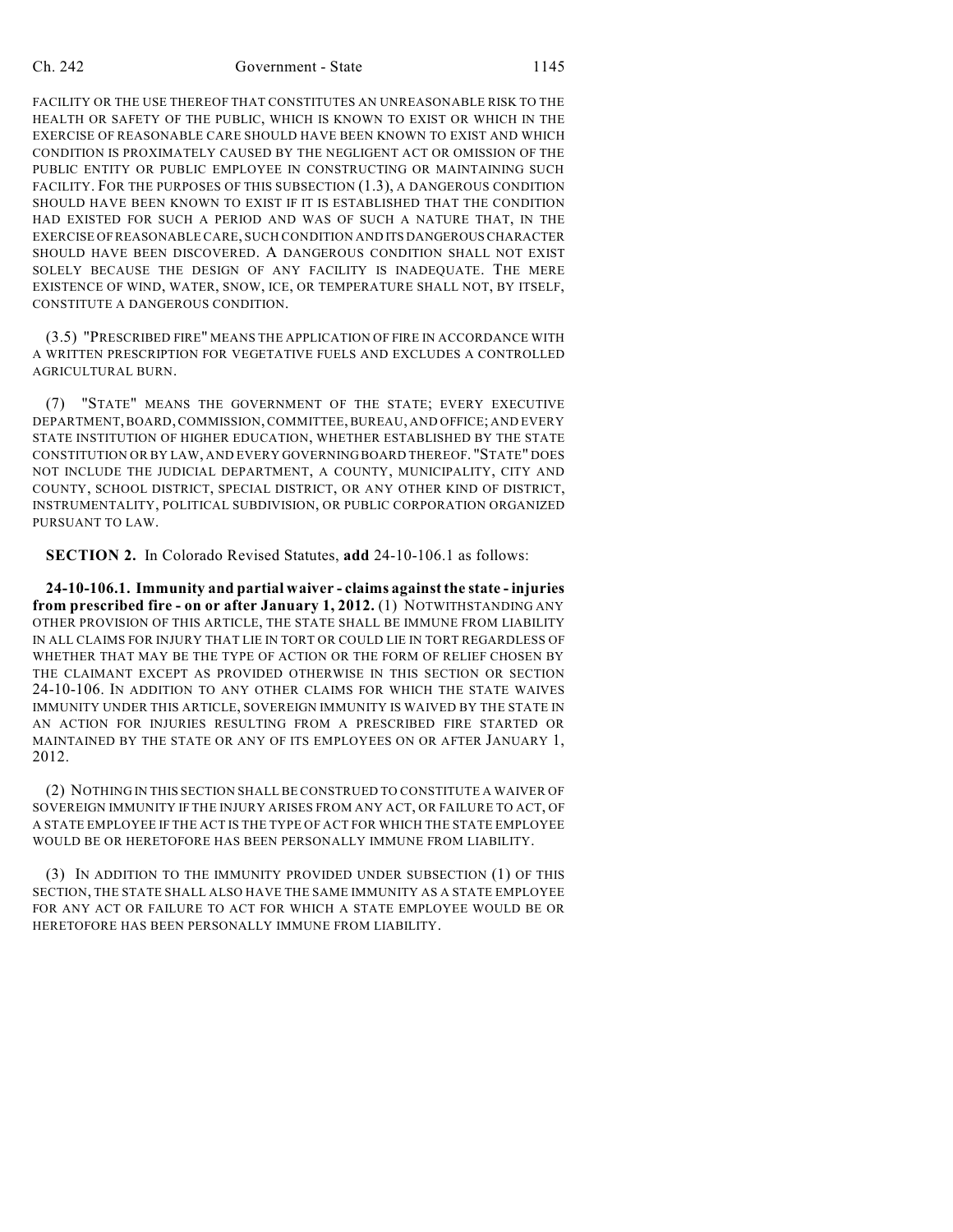(4) NO RULE OF LAW IMPOSING ABSOLUTE OR STRICT LIABILITY SHALL BE APPLIED IN ANY ACTION AGAINST THE STATE FOR AN INJURY RESULTING FROM A PRESCRIBED FIRE STARTED OR MAINTAINED BY THE STATE OR ANY OF ITS EMPLOYEES. NO LIABILITY SHALL BE IMPOSED IN ANY SUCH ACTION UNLESS NEGLIGENCE IS PROVEN.

**SECTION 3.** In Colorado Revised Statutes, 24-10-114, **amend** (5) as follows:

**24-10-114. Limitations on judgments- recommendation to general assembly - authorization of additional payment.** (5) Notwithstanding the maximum amounts that may be recovered from a public entity set forth in subsection (1) of this section, a judgment or judgments may be claimed and rendered against the state  $AN$ AMOUNT MAY BE RECOVERED FROM THE STATE UNDER THIS ARTICLE in excess of the maximum amounts only if PARAGRAPH (a) OR (b) OF THIS SUBSECTION (5) APPLIES:

(a) The general assembly acting by bill authorizes payment of all or a portion of the ANY judgment which AGAINST THE STATE THAT exceeds the maximum amount. Any claimant may present proof of judgment to the general assembly and request payment of that portion of the judgment which exceeds the maximum amount. Any portion of a judgment approved for payment by the general assembly shall be paid from the general fund.

(b) THE STATE CLAIMS BOARD CREATED IN SECTION 24-30-1508 (1), ACTING IN ACCORDANCE WITH ITS AUTHORITY UNDER SECTION 24-30-1515, COMPROMISES OR SETTLES A CLAIM ON BEHALF OF THE STATE FOR THE MAXIMUM LIABILITY LIMITS UNDER THIS ARTICLE AND DETERMINES, IN ITS SOLE DISCRETION, TO RECOMMEND TO THE GENERAL ASSEMBLY THAT THE GENERAL ASSEMBLY, BY BILL, AUTHORIZE ALL OR ANY PORTION OF AN ADDITIONAL PAYMENT. IN DETERMINING WHETHER TO MAKE SUCH RECOMMENDATION, THE CLAIMS BOARD SHALL CONSIDER INTERESTS OF FAIRNESS, THE PUBLIC INTEREST, AND THE INTERESTS OF THE STATE. A RECOMMENDATION MADE UNDER THIS PARAGRAPH (b) SHALL NOT INCLUDE PAYMENT FOR NONECONOMIC LOSS OR INJURY AND SHALL BE REDUCED TO THE EXTENT THE CLAIMANT'S LOSS IS OR WILL BE COVERED BY ANOTHER SOURCE, INCLUDING,WITHOUT LIMITATION, ANY INSURANCE PROCEEDS THAT HAVE BEEN PAID OR WILL BE PAID, AND NO INSURER SHALL HAVE A RIGHT OF SUBROGATION, ASSIGNMENT, OR ANY OTHER RIGHT AGAINST THE CLAIMANT OR THE STATE FOR ANY ADDITIONAL PAYMENT OR ANY PORTION OF SUCH PAYMENT THAT IS APPROVED BY THE GENERAL ASSEMBLY. ANY ADDITIONAL PAYMENT OR ANY PORTION OF SUCH PAYMENT APPROVED BY THE GENERAL ASSEMBLY SHALL BE PAID FROM THE GENERAL FUND.

**SECTION 4.** In Colorado Revised Statutes, 24-30-1509, **add** (1) (d) as follows:

**24-30-1509. Powers and duties of the board.** (1) The board shall have the following powers and duties:

(d) TO DETERMINE WHETHER TO RECOMMEND TO THE GENERAL ASSEMBLY THAT THE GENERAL ASSEMBLY, BY BILL, AUTHORIZE ALL OR ANY PORTION OF AN ADDITIONAL PAYMENT TO A CLAIMANT IN ACCORDANCE WITH THE PROVISIONS OF SECTION 24-10-114 (5) (b).

**SECTION 5. Applicability.** The provisions of this act apply to claims asserted